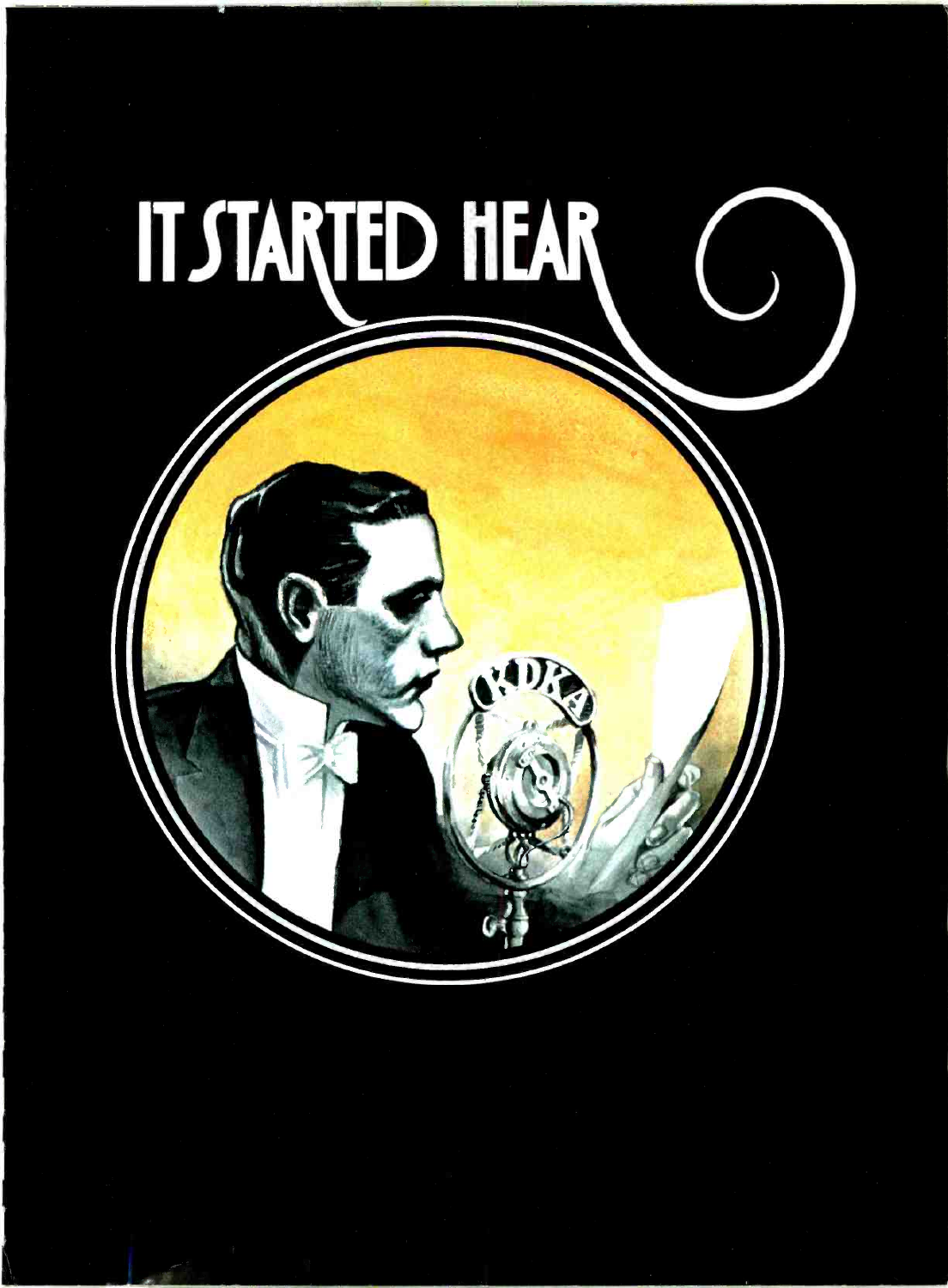

# The History of KDKA Radio and Broadcasting

#### Foreword

Fifty years ago, it was mostly a dream. Today, broadcasting is such an important part of our way of life it is hard to imagine life without it.

The world's first scheduled broadcast was made from Westinghouse's KDKA, the pioneer broadcasting station of the world, in Pittsburgh, Pa., U.S.A. on Nov. 2, 1920.

Much of the early history of KDKA is actually the early history of radio—many of its notable "firsts" are "firsts" for the industry as well.

Establishment of KDKA and presentation of the inaugural broadcast came about as the result of several strange and seemingly unrelated circumstances; among them:

> Westinghouse experience with the vacuum tube while working on World War I radio contracts for the United States and British governments.

A \$5.00 bet on the accuracy of a \$12.00 watch.

An engineer's determination to save his voice by using phonograph records for amateur radio tests.

An alert department store's merchandising initiative.

Foresight of the late H. P. Davis, Westinghouse Vice President during the pioneering days and later Chairman of the Board of  $the National Broadcasting Company$ —the man generally credited with being the "Father of Broadcasting."

Broadcasting and Westinghouse have come a long way together in the last 50 years. H. P. Davis wrote about broadcasting in January 1922:

"And where will it end? What are the limitations? Who dares to predict? Relays will permit one station to pass its message on to another, and we may easily expect to hear in an outlying farm in Maine some great artist singing into a microphone many thousand miles away. A receiving set in every home; in every hotel room; in every school room; in every hospital room. Why not?"

Indeed, why not? History has supplied the answer.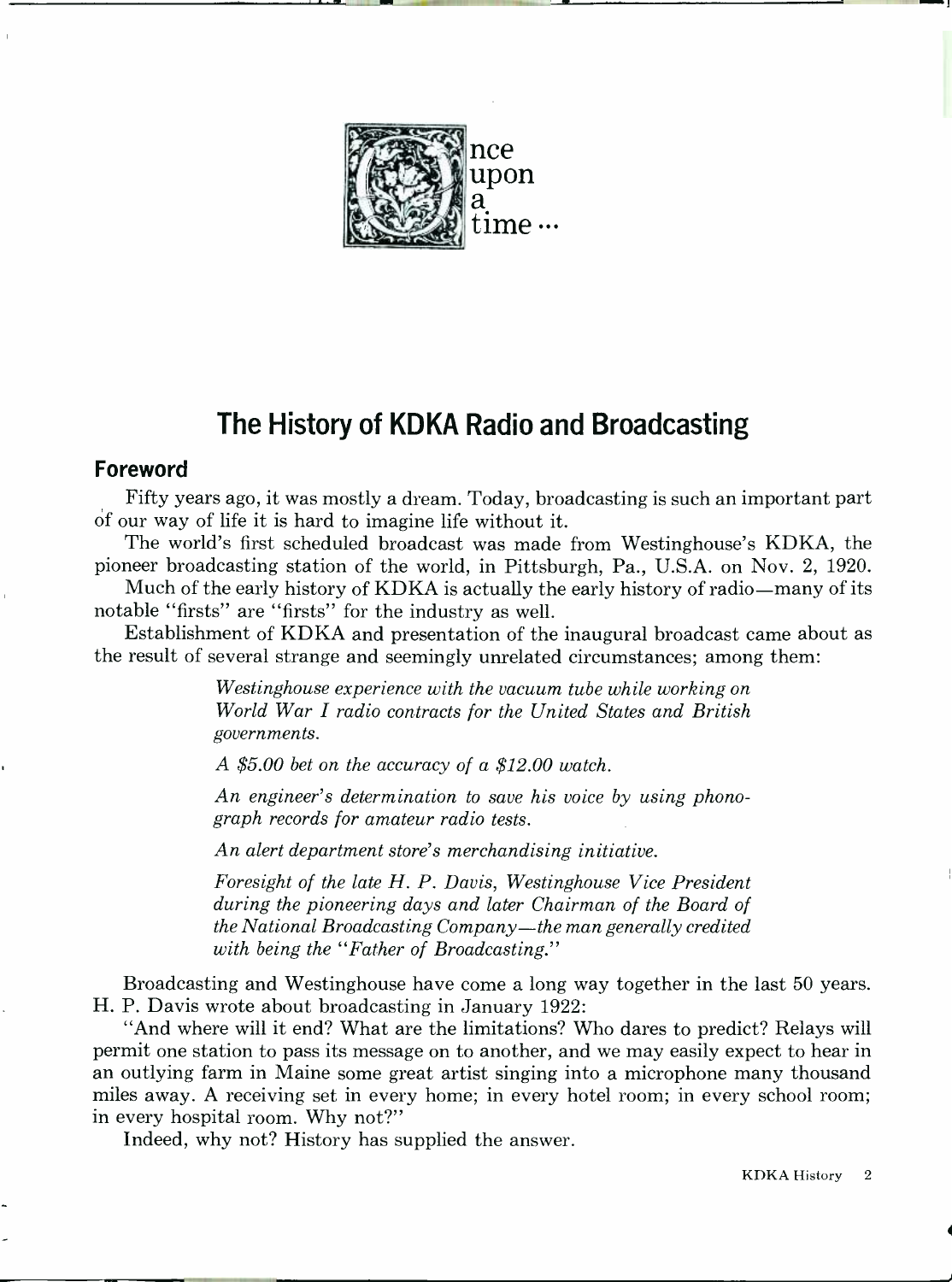#### Once Upon A Time .. .

Dr. Frank Conrad, Assistant Chief Engineer of Westinghouse Electric in Pittsburgh first became interested in radio in  $1912$  when—to settle a \$5 bet on the accuracy of his \$12 watch, made with his friend and co-worker Thomas S. Perkins, manager of Detail and Supply at the Westinghouse East Pittsburgh plant—he had built a small receiver to hear time signals from the Naval Observatory at Arlington, Va. (Dr. Conrad won the bet.)

Fascinated by his new hobby, Dr. Conrad turned next to construction of a transmitter which he installed on the second floor of a garage at the rear of his residence in Wilkinsburg. First official record of this station, licensed 8XK, appears in the August 1, 1916, edition of the Radio Service Bulletin issued monthly by the Bureau of Navigation of the U. S. Department of Commerce, radio licensing agency of that day; and it is from this station that KDKA stems and with it, radio broadcasting as it is today.

Security precautions brought cancellation of 8XK along with all amateur licenses April 7, 1917, one day after the United States entered World War I. However, the station's facilities were used from time to time during the war, under special authorization, to test military radio equipment manufactured by Westinghouse.

#### Dr. Conrad and the World War I Spy Scare

Earliest result of the Conrad work on war contracts was a revolutionary new type of radio for the U. S. Signal Corps, one of the first vacuum tube wireless sets. This represented a drastic departure from previous design which had depended upon spark -gap transmitters and crystal receivers.

Tests were begun at once using Dr. Conrad's station in Wilkinsburg; and since both transmitting and receiving apparatus required testing, a second station was installed at the East Pittsburgh plant. These tests led, because of war -taut nerves and misunderstanding, to a spy scare, with Dr. Conrad the "villain" in the piece when overzealous neighbors, hearing the tests, set the police on his trail.

The scare was brief, however. When an officer investigated, he learned that Dr. Conrad was that day in the office of the Secretary of the Navy in Washington discussing radio telephone equipment for battleships.

#### Ready -made Audience for KDKA

As this work progressed other radio developments were undertaken, and as a result, Westinghouse became the first supplier of combination radio telephone -telegraph receivers for the Navy, and a pioneer supplier of ship and shore radio transmitters and airplane receivers.

In May 1919 Westinghouse generators aboard the U. S. Navy seaplane NC -4 provided power for the first continuous over -water plane -to -shore transmitting during this historic flight from Trepassy, Newfoundland—via the Azores and Lisbon—to Plymouth, England.

The amateur ban was lifted Oct. 1, 1919, and the Bureau of Navigation bulletin of May 1, 1920, shows the station relicensed 8XK.

Removal of the war ban on "ham" stations brought hundreds of new radio fans—their interest whetted by tales of radio's uses during the war by personal wartime experiences to join the amateurs, building receivers and transmitters and filling the air with their tests and messages.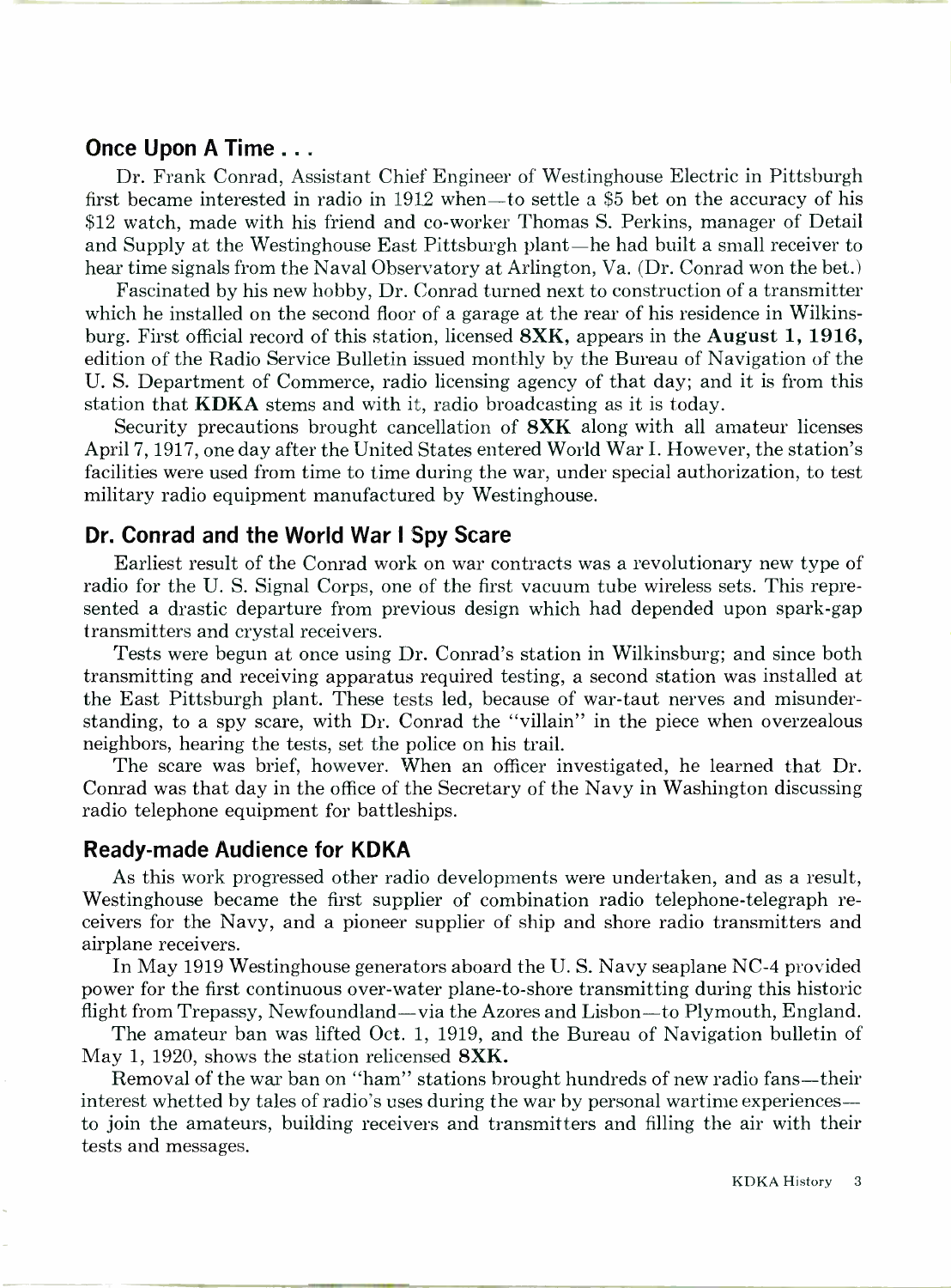Recognized as one of the leading amateur stations before the war,  $8XK$ -profitting now by Dr. Conrad's wartime experience—soon became the undisputed leader of amateur broadcasters, and it was to this ready -made audience that KDKA made its bow on Nov. 2, 1920.

8XK's programs were heard in widely separated locations, and Dr. Conrad was kept busy answering mail—some from fans who merely wished to tell him they had heard his station, others from fellow operators reporting on the quality and strength of his signals. Although the former were welcome, it was the latter which interested Dr. Conrad more because they enabled him to plot the efficiency of his transmitter and plan improvements.

Radio messages, in that early day, were chiefly discussions of the kind of equipment being used and results obtained. Bored by this monotonous routine Dr. Conrad, on Oct. 17, 1919, placed his microphone before a phonograph and substituted music for voice. The song was Old Black Joe.

#### The Word Broadcast Is First Used

The music saved Dr. Conrad's voice, but more—it delighted and amazed "hams" all over the country. Mail, heavy previously, now became a deluge with requests that records be played at special times so that the writer might convince some skeptic that music really could be transmitted through space.

Specific requests were played as long as this could be arranged, but so heavy was the demand that within a few days, Dr. Conrad was forced to announce that instead of complying with each individual request, he would broadcast records for two hours each Wednesday and Saturday evening. This is the first recorded use of the word broadcast to describe a radio service.

These broadcasts soon exhausted Dr. Conrad's supply of records, and the Hamilton Music Store in Wilkinsburg, Pa. offered a continuing supply of records if he would announce that the records could be purchased at the Hamilton store. Dr. Conrad agreed and thus gave the world its first radio advertiser—who promptly found that records played on the air sold better than others.

This two -a -week program schedule was continued with live vocal and instrumental talent added from time to time and with Dr. Conrad's two young sons—Crawford and Francis, who was later Director of Radio for the Western Division of the American Broadcasting Company at Hollywood—acting as radio's original masters of ceremonies.

By late summer of 1920, interest in these broadcasts had become so general that the Joseph Horne Co., a Pittsburgh department store, ran this ad in the SUN, Wednesday evening, Sept. 29, 1920:

# Air Concert "Picked Up"<br>by Radio Here

Victrola music, played into the air over a wireless telephone, was "picked up" by listeners on the wireless receiving station which was recently installed here for patrons interested in wireless experiments. The concert was heard Thursday night about 10 o'clock and continued about 20 minutes. Two orchestra numbers, a soprano solo—which rang particularly high and clear through the air-and a juvenile "talking piece" constituted the program.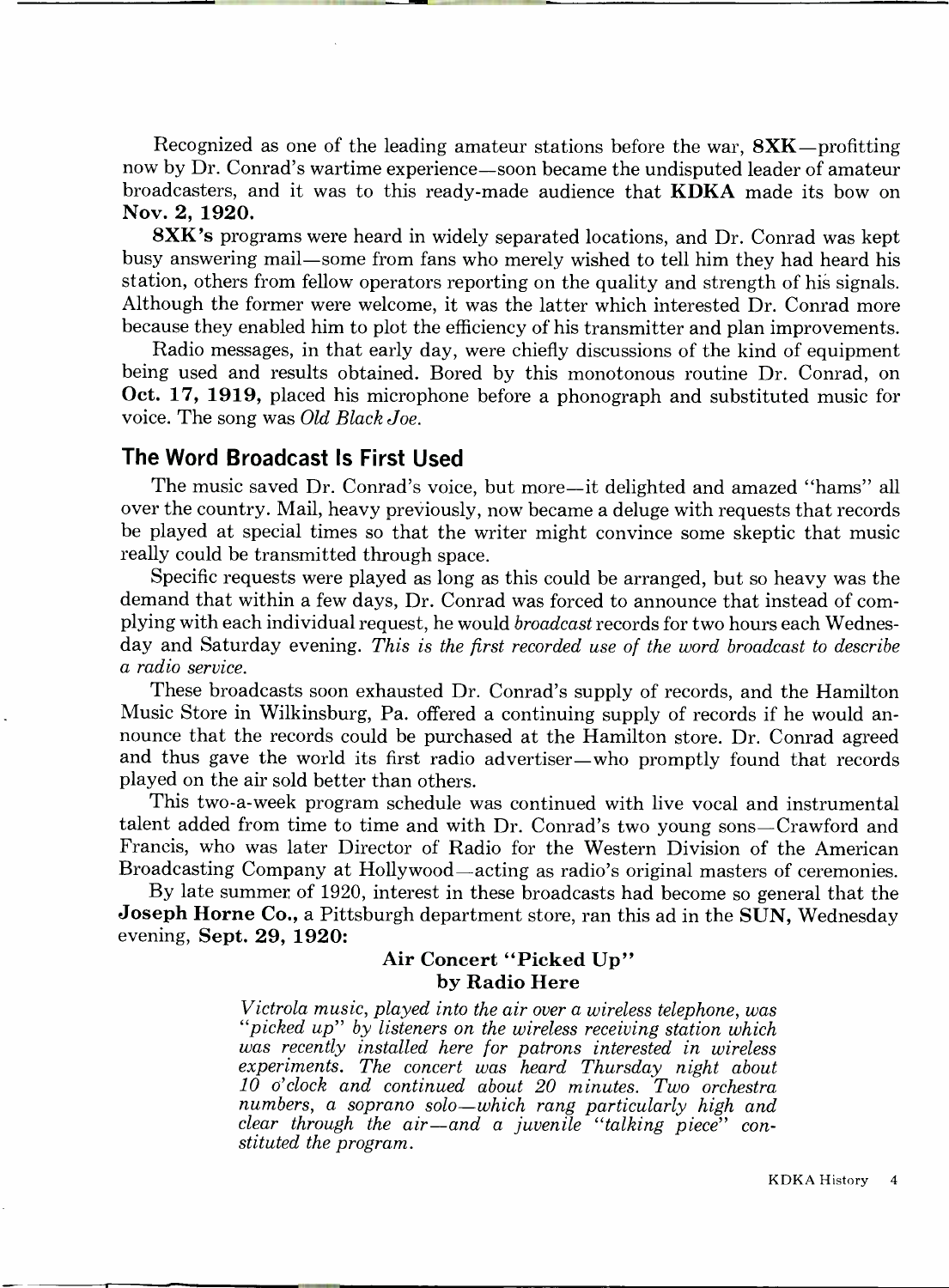The music was from a victrola pulled close to the transmitter of a wireless telephone in the home of Frank Conrad, Penn and Peebles Avenue, Wilkinsburg. Dr. Conrad is a wireless enthusiast and "puts on" the wireless concerts periodically for the entertainment of the many people in this district who have wireless sets.

Amateur Wireless Sets, made by the maker of the set which is in operation in our store, are on sale here \$10.00 up.

To H. P. Davis, Westinghouse Vice President who had been an ardent follower of the Conrad ventures, the ad was an inspiration. If this was a fair example of popular reaction to Dr. Conrad's broadcasts, the real radio industry lay in the manufacture of home receivers, he reasoned, and in supplying radio programs which would make people want to own such receivers.

Convinced that here was a great new business opportunity, Mr. Davis set about winning other Westinghouse officials to the same view, and so persuasive were his arguments that a station was authorized, license application submitted Oct. 16, 1920 and election night—then only a little more than two weeks away—selected for the grand opening.

Occasion of the broadcast selected with care to demonstrate the speed and drama of radio was the Harding-Cox presidential election of 1920.

Construction of KDKA, begun only one month prior to the election, was entrusted to Dr. Conrad. First KDKA license was issued Oct. 27, 1920, and call letters were assigned from a roster maintained to provide identification for ships and marine shore stations, these being the only regular radio services then in operation under formal license by the Federal Government. KDKA was located at 360 meters.

#### Newspaper Provides Returns by Telephone

Assisting Dr. Conrad was his long-time friend and co-worker, D. G. Little, former Kalamazoo (Mich.) radio "ham." Mr. Little had been tinkering with vacuum tube radio as early as 1910 and had come to Westinghouse after association with the Company and Dr. Conrad on government work while in the Signal Corps during World War I.

Arrangements were made with the morning Pittsburgh POST, to secure election returns by telephone. To increase audience, the late  $D$ . L. W. Chubb—then manager of the Radio Engineering Department and one of the little band of pioneers—was delegated to install a receiver and loudspeaker system, using two horns borrowed for the occasion from the Navy, in the main ballroom of the Edgewood Club, a suburban Pittsburgh community center where many Westinghouse people and other local residents gathered.

The broadcast originated in a tiny, makeshift shack atop one of the Westinghouse manufacturing buildings at East Pittsburgh. There was no studio. A single room accommodated transmitting equipment, turntable for records, and the first broadcast staff: William Thomas, operator; L. H. Rosenberg, announcer; and R. S. McClelland and John Frazier handling telephone lines to the newspaper office. First newspaper accounts of the broadcast were written and released by W. W. Rodgers. On hand as chief engineer, although the title was not known at the time, was Mr. Little.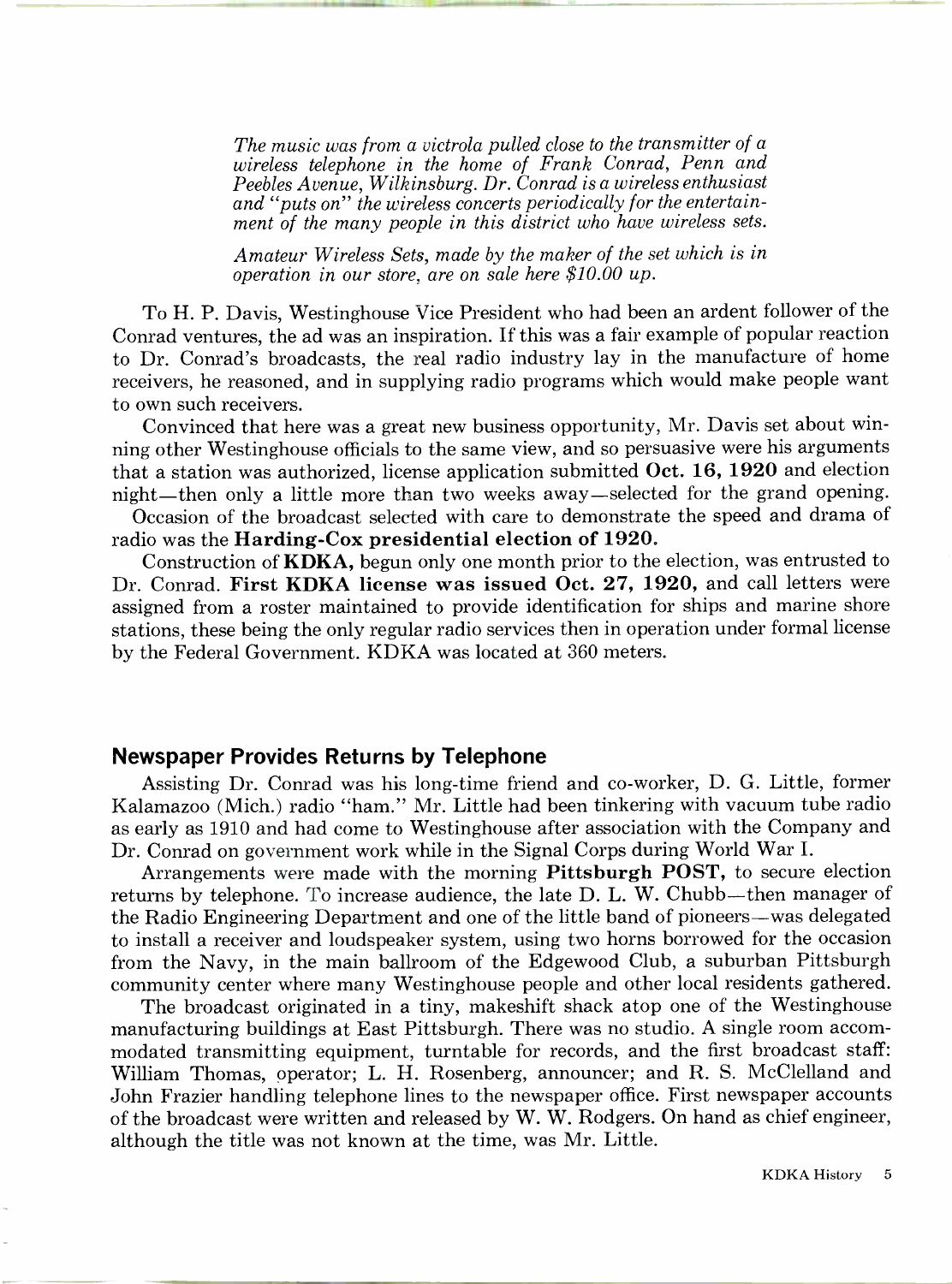Oddly enough, although it was Dr. Conrad's interest, stimulated by the bet on the watch, which had paved the way for KDKA, he was not present when the station went on the air. Fearful lest the new equipment fail, he was standing by at his own experimental station, 8XK, five miles away in Wilkinsburg, ready to carry on in the event of trouble at East Pittsburgh.

Broadcasting began at 6 o'clock election night and continued until noon the following day, even though Candidate Cox, hours earlier, had conceded the election to Senator Harding.

# Broadcast Huge Success, Causes National Sensation

Throughout that stormy night, while the usual crowds stood in a driving rain before outdoor bulletin boards to see returns, a fortunate few early radio fans-equipped with crystal sets and earphones—were hearing the same returns in the comfort of their homes.

In addition, between returns and occasional music, they heard this request over and over again: "Will anyone hearing this broadcast communicate with us, as we are anxious to know how far the broadcast is reaching and how it is being received."

The broadcast was a national sensation, acclaimed by newspapers all over the country.

Dr. Chubb's Edgewood Club audience whooped and cheered and phoned the station from time to time demanding "more news and less music"; and even after the first flurry of excitement-when KDKA had settled down to the regular schedule of programs, which has not been interrupted since that time, mail continued to pour in telling of reception here, there, and everywhere.

One such report came from H. W. Irving, now retired transmitter supervisor at KDKA. Working as a merchant marine radio operator assigned to the U. S. Army transport, ANTIGONE, he heard the program off the Virginia coast while enroute with troops from Puerto Rico to New York.

Receiving the returns by earphones he hastened to deliver them to the captain expecting them to be posted on the ship's bulletin board for all to see. But the skipper, victim of a "radio" hoax several months before, was dubious and would not permit the returns to be posted.

In order to justify the creation of **KDKA**, it was important that the station have an audience able to receive its broadcasts. Mr. Davis explained the problem in a speech to the Harvard Business School in 1928:

"A broadcasting station is a rather useless enterprise unless there is someone to listen to it. Here was an innovation, and even though advertised, few then, other than possibly some of the amateurs who had receiving sets, could listen to us. To meet this situation we had a number of simple receiving outfits manufactured. These we distributed among friends and to several of the officers of the company."

It was this handful of friends and executives who thus made up a major part of radio's earliest listening audiences!

# KDKA Program Standards Become Model for Industry

Quick to recognize the seriousness of programming a service so widespread in its coverage and so intimate in its appeal, KDKA immediately established a strict system of program control.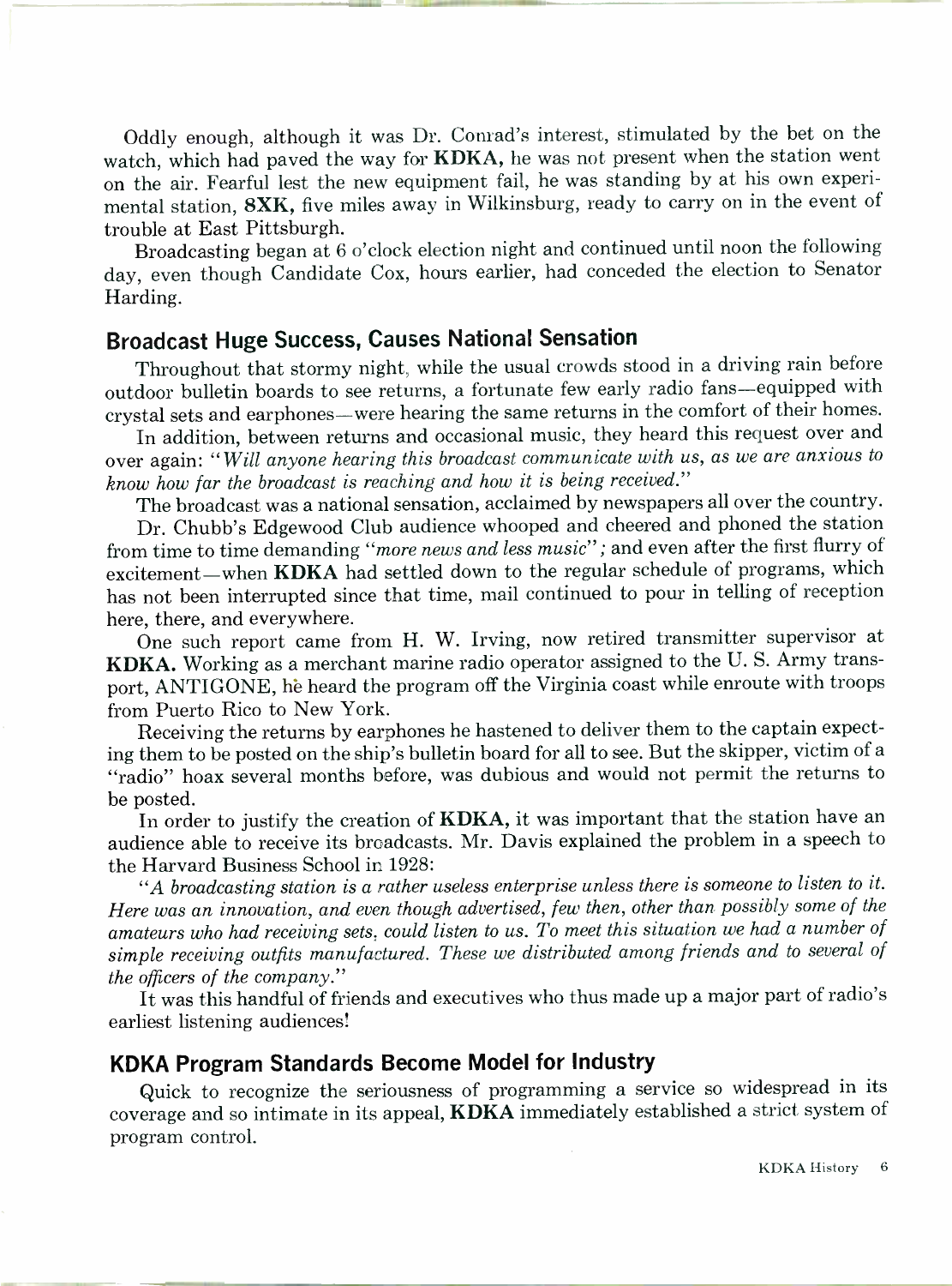These self-imposed regulations have endured without change to the present time and have become a pattern for all broadcasters. They promised:

To work hand-in-hand with the press.

To provide programs of interest and benefit to the greatest number.

To avoid monotony.

To assign distinctive features regular times for the convenience of listeners.

To operate a daily service of regularly scheduled programs.

First program innovation in keeping with this ambitious plan was presentation of a regular service from Pittsburgh's Calvary Episcopal Church, Jan. 2, 1921, two months to the day after **KDKA** came on the air.

This program thus became the world's first regularly scheduled radio church service; it was broadcasting's first remote pickup; and with it Dr. Edwin Jan van Etten—then rector of Calvary, later Dean of the Cathedral Church of St. Paul in Boston-became the original radio preacher

Recalling the broadcast, Dr. van Etten declared: "All was going well, but on glancing at the choir I discovered strange faces and noted unusual antics.

"It was not until later that I learned these were Westinghouse engineers—one a Jewish lad, the other an Irish Catholic—garbed in surplices to make them inconspicuous in the midst of my Protestant Episcopal Church.

"Even now, as I think of their presence there, it seems to me that they symbolize the real universality of radio religion."

Company officials, recognizing the widespread and immediate success of KDKA as pacemaker of the new industry, turned at once to consideration of stations at Westinghouse plants in other cities, and by spring 1921 plans were ready for stations at the Newark (N.J.) Works and the Springfield (Mass.) Works.

Service and leadership have been stressed by **KDKA** since those very first days back in 1920.

The Newark station, although listed as WJZ in the Radio Service Bulletin of June 1, 1921, was not licensed until Sept. 30, 1921. It went on the air the following day. Meanwhile, the Springfield station, licensed WBZ Sept. 5, 1921, went on the air Sept. 19 with a remote pickup from the Eastern States Exposition at West Springfield. Thus, WBZ became the second broadcasting station to offer a regularly scheduled program service. KDKA, WBZ and WJZ constituted broadcasting's first group of stations under one ownership, and Westinghouse became the first such owner.

WBZ, now located in Boston, still is operated by Westinghouse. WJZ continued under Westinghouse operation until May 15, 1923, when it became the property of the Radio Corporation of America and later key station of the Blue Network, now the American Broadcasting Company. (The call letters were again acquired by Westinghouse in 1957 when the company purchased a Baltimore television station and renamed it WJZ-TV.)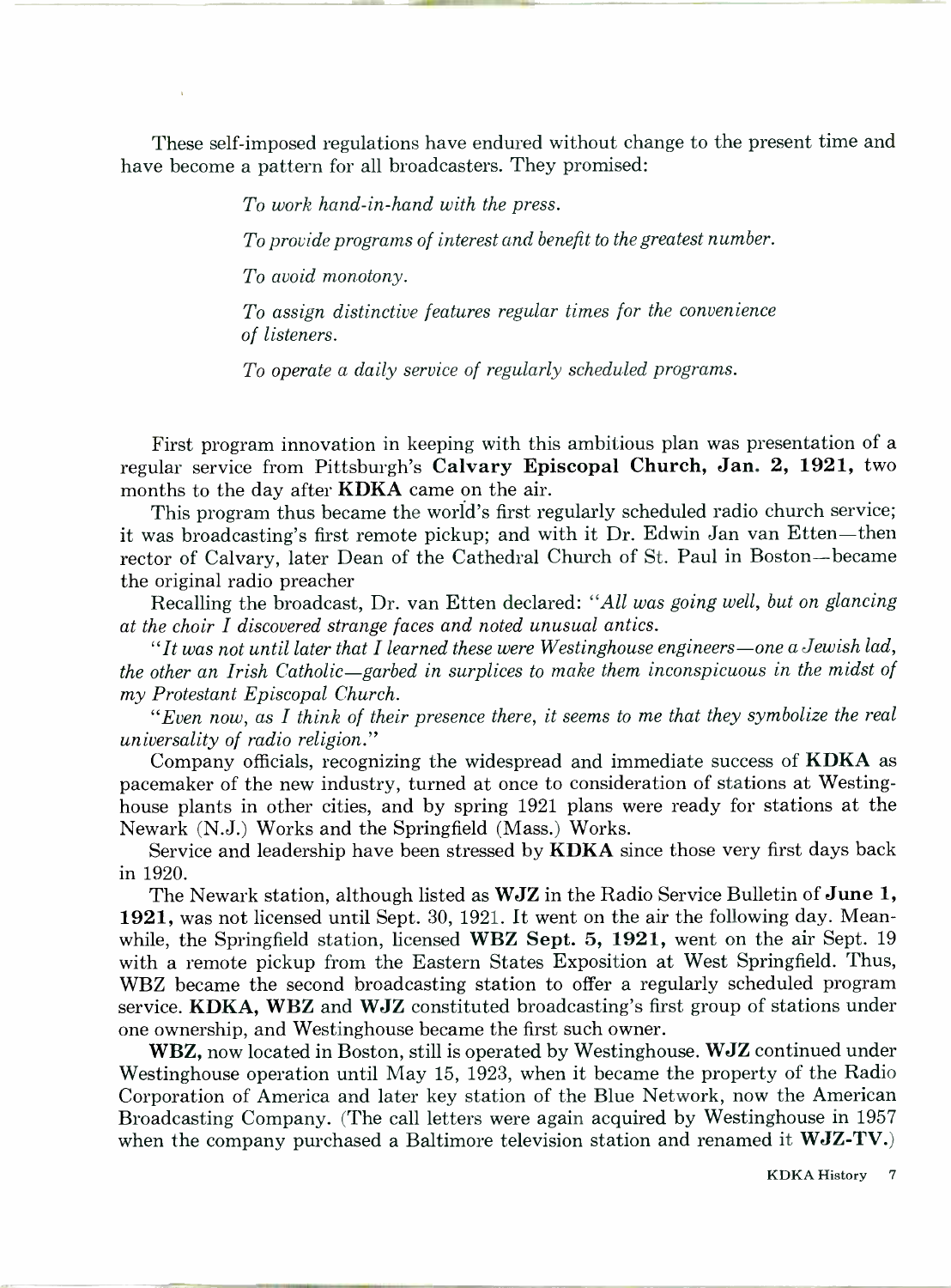## KYW Fourth Westinghouse Station

Armistice Day, 1921, brought opening of the fourth Westinghouse broadcasting station  $-KYW$  in Chicago—and presentation of radio's first grand opera as a part of that inaugural. Miss Mary Garden introduced the program. KYW was located in Chicago until 1935 when it was moved to Philadelphia. In 1955 it was shifted to Cleveland, and in 1965 back to Philadelphia.

#### Harold Arlin: Chance Led Him to a Place in History

To meet the demands of its growing program service KDKA, in early January 1921, employed the world's first full-time radio announcer. He was Harold W. Arlin, a young electrical engineer—born in La Harpe, Ill.; schooled in Carthage, Mo.; and a graduate of the University of Kansas. He was then working in the Westinghouse offices at East Pittsburgh.

It was just to satisfy his curiosity that Arlin wandered over to inspect the operation of the newly-founded Westinghouse radio station, **KDKA**, in late 1920. He had no idea he was going to become part of history as radio's first regular announcer.

But KDKA was looking for an announcer. He applied, and from that moment, almost everything he did on the air became a radio first.

In the early days of KDKA, Arlin introduced such celebrities as William Jennings Bryan, Marshall Foch, David Lloyd George, Will Rogers, Lillian Gish, Herbert Hoover and Babe Ruth.

Now retired and living in Mansfield, Ohio, Arlin can look back at radio's first 50 years and reminisce over his role in those early times.

"The Yankees were playing an exhibition game in Pittsburgh," he recalls, "and to make sure there were no flubs, a speech was written for Babe Ruth to read before the game. When I introduced him, he suddenly got scared and couldn't say a word—mike fright was common in those days so I grabbed his speech and read it myself. In the meantime, Babe composed himself somewhat and leaned against a wall smoking a cigar while I subbed for him. I received several letters commenting on 'what a wonderful voice Babe Ruth has'."

He remembers Will Rogers and his great ability to extemporize. One time, on the air, Rogers "took this copy of the Pittsburgh SUN and talked for 15 minutes in a very humorous vein just from the headlines in the evening paper. I think it was one of the most remarkable demonstrations of extemporaneous wit that I've ever witnessed."

Arlin, who stayed with radio only five years before going to Mansfield to work for Westinghouse Industrial Relations, spearheaded radio's entry into the sporting world. He delivered the first baseball scores from a studio and then later reported the first professional baseball game.

"The microphone we used for football broadcasts," says Arlin, "looked like a tomato can with a felt lining. We called it a mushophone." KDKA chose Pitt's opening home game against West Virginia to begin its football coverage and Arlin was chosen to do the play -by -play.

It is the second game, however, that Arlin remembers more vividly—Pitt vs. Nebraska. Both teams were reputed to have excellent teams and everyone was keyed up for the game. After one touchdown Arlin recalls, "I got a little excited and yelled into the microphone so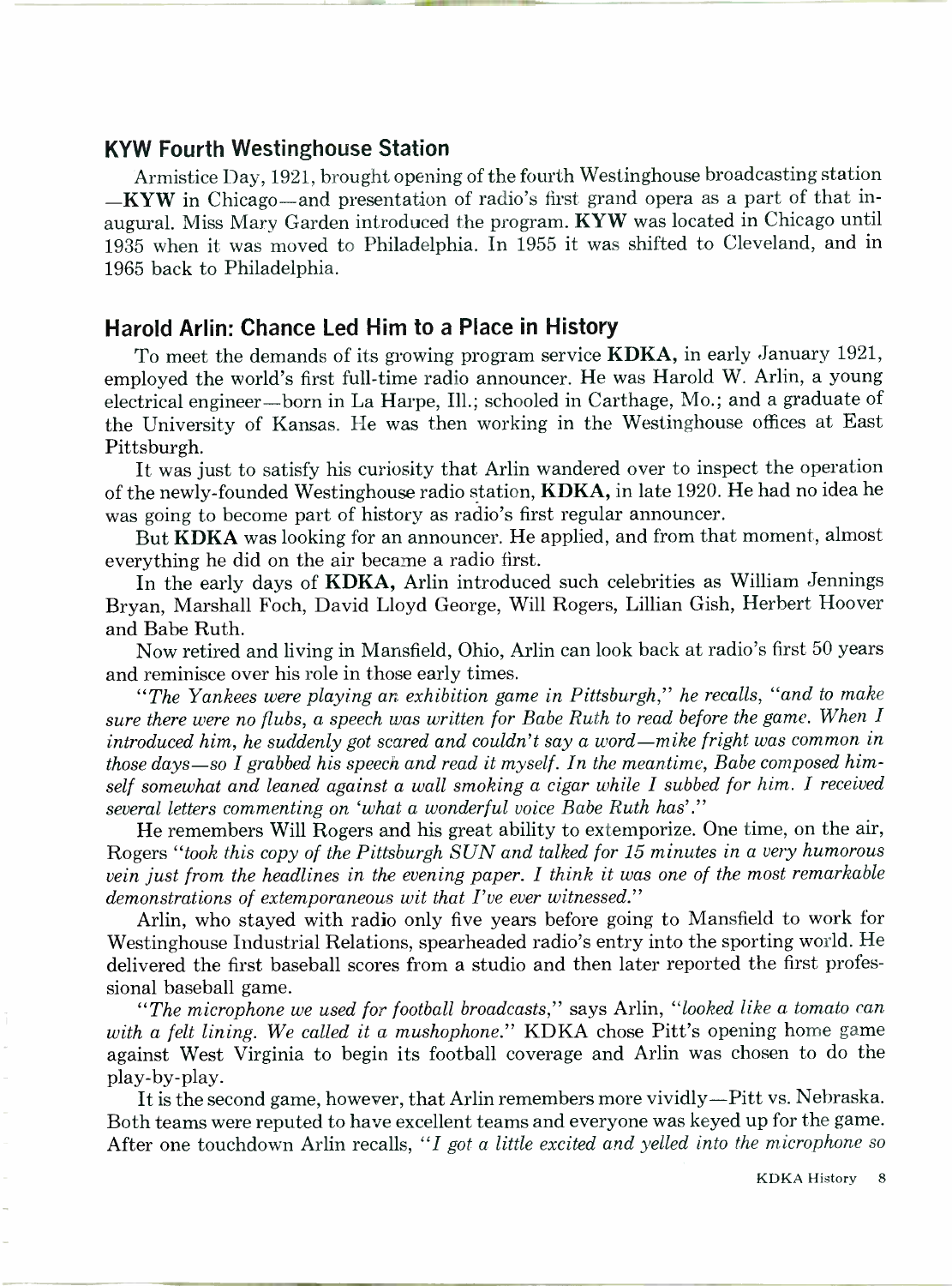loud that it knocked the needle off the modulation meter and we were off the air for several minutes."

In 1924 Arlin was voted the world's most popular announcer-KDKA shortwave broadcasts were heard on several continents—and when he left radio the next year, a British newspaper noted his retirement, calling Harold Arlin of KDKA, the Westinghouse station in Pittsburgh, Pa., U.S.A., "the best known voice in Europe."

On January 15, 1921, Herbert Hoo ver, wartime food administrator and president -tobe, made his first radio address from KDKA. The occasion was a speech on behalf of the European Relief Fund at Pittsburgh's Duquesne Club.

February 18, 1921, brought the first remote pickup from a hotel when speeches of Col. Theodore Roosevelt, Jr., and Oklahoma Congresswoman -elect Alice M. Robertson were broadcast from a banquet of the Pittsburgh Press Club in the William Penn Hotel.

#### Harding Inaugural Address Read from KDKA

On March 4, 1921, KDKA scored another first with a broadcast of the inaugural address of Warren G. Harding as he became the 28th President of the United States. A copy of the Harding text was obtained in advance and read on the air while the new President was speaking in Washington.

March 10, 1921, marked the first broadcast from a theater when songs of Miss Ruth Roye, soprano, were picked up from the stage of the Davis Theater in downtown Pittsburgh.

A little more than a week later, on March 19, KDKA presented the first in- person radio appearance of a government official of cabinet rank when Secretary of War John W. Weeks, in Pittsburgh for a Chamber of Commerce gathering, made his radio debut. This was also the first broadcast from a public auditorium.

The first collegiate broadcast came April 9, 1921, when proceedings of a meeting of the Pittsburgh Chapter of the Pennsylvania State College Alumni Association, addressed by Penn State Director of Athletics Hugo Bezdek were broadcast.

Two days later, on April 11, 1921, KDKA broadcast the first sports event—a 10round no- decision fight between Johnny Ray and Johnny Dundee in Pittsburgh's Motor Square Garden. First sports announcer was Florent Gibson, Pittsburgh POST sports writer who delivered the blow-by-blow description.

First regular broadcasts of baseball scores were introduced on **KDKA** April 13 with the opening of the 1921 major league season. Scores were presented three times $-6:05$ , 7:05, and  $8:05$ —each evening.

Dr. Van Etten's original church broadcast had demonstrated the spiritual aspects of radio in bringing religious services to shut -ins. On April 17, 1921, the value of broadcasting to pastorless charges was demonstrated in Pittsburgh when services originating in Calvary Episcopal Church were received by radio, amplified and presented by loudspeaker to the congregation of the Herron Hill Presbyterian Church.

#### KDKA Farm Service Launched

May 19, 1921, marked the inauguration of one of the most important services ever undertaken by KDKA. It was on this date that the first government market reports were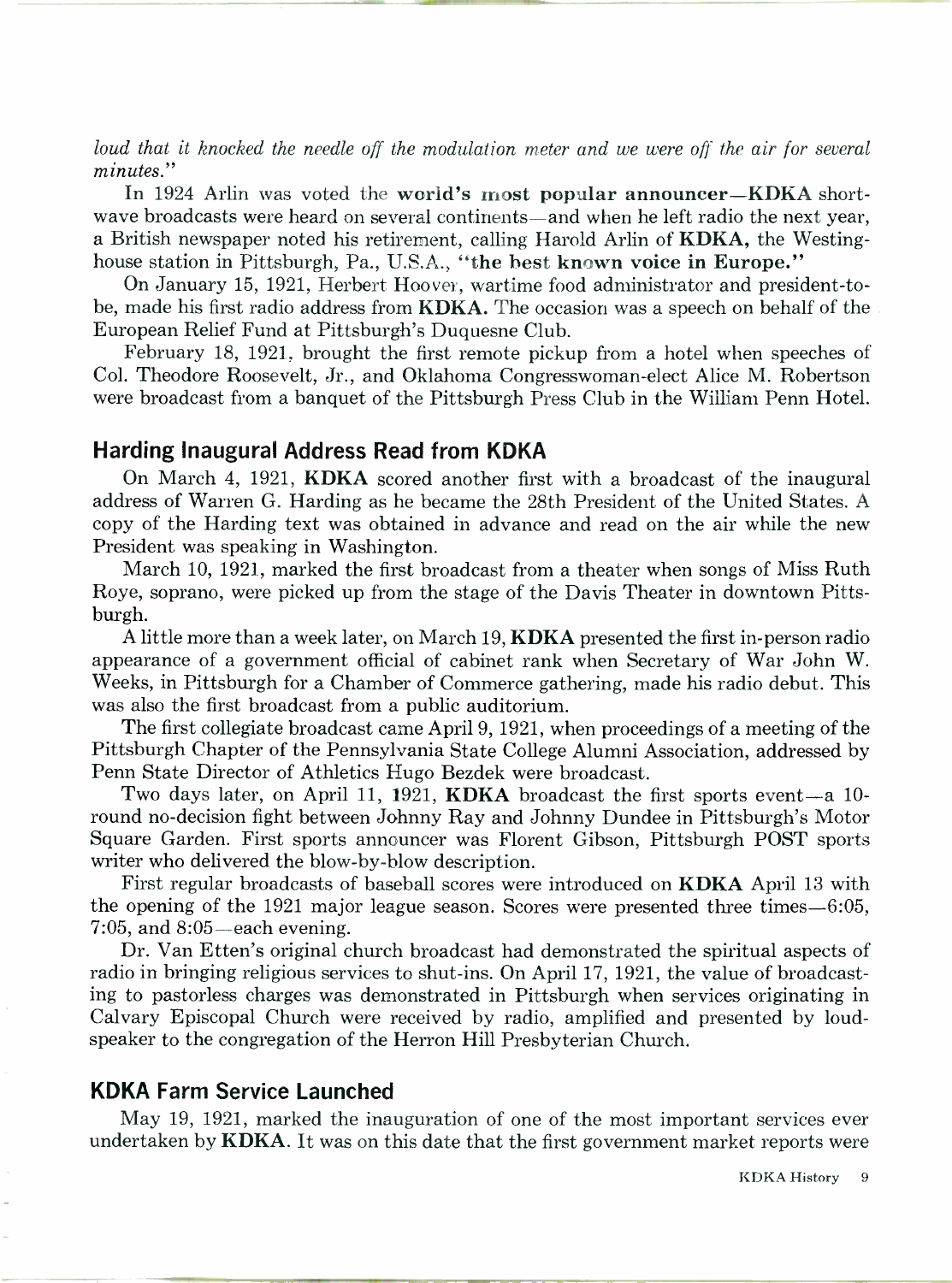broadcast, thus laying the groundwork for all future farm programs. Prices included: Eggs, 30¢ a dozen; butter,  $37\frac{1}{6}$  a pound; and potatoes, \$1.75 a bushel.

By the following summer, the demand for additional and more comprehensive farm programs had become so great that on July 1, KDKA placed all farm broadcasting under the direction of E. S. Bayard, Pennsylvania editor of the NATIONAL STOCKMAN AND FARMER who brought a young Sioux City (Iowa) farm editor East especially to take over this radio work.

That editor was Frank E. Mullen, later executive vice president of the National Broadcasting Company.

Under Mr. Mullen's direction, the KDKA Farm Service introduced many news features, among them cotton quotations, added at the insistence of listeners in the deep South; and a regular schedule of recipes and homemaking hints for farm wives, forerunner of the Farm and Home Hour.

In August 1923, a special microphone was installed in Mr. Mullen's offices in the East Liberty section of Pittsburgh as a convenience in handling these programs; and the following January it was moved to the magazine's adjoining auditorium from which location the nearby New Texas (Pa.) Grange shortly thereafter presented radio's first barn dance.

#### KDKA's First Studio Is Tent on Factory Roof

For the first six months of its existence, KDKA was a radio station without a studio. There had been little need for one, since all programs were originated either as phonograph records played on turntables in the tiny transmitter penthouse atop the East Pittsburgh plant; or from churches, theaters, hotels, or other remote points.

However, in mid -May, 1921, it was decided that the program structure should include live band and orchestral talent as well as recordings and the services of several excellent musical organizations of Westinghouse employees were secured. First programs were broadcast from an auditorium at the plant, but room resonance was so great that engineers immediately set about finding other facilities.

As an experiment they pitched a tent on the roof next to their transmitter -penthouse. This tent-studio served admirably all summer long and—even after it had been blown down in early-autumn gale-left its lessons to guide engineers in the use of drapes and acoustical board in building its ever -so- much -more dignified indoor successor which was opened the following October 3 at East Pittsburgh.

These were days of endless, and frequently amusing, "growing pains" at **KDKA**.

Early fans still recall the whistle of a passing freight train which, in the days of the tent studio, became a regular 8:30 p.m. feature, no matter what the program.

#### Insect in Tenor's Mouth Puts Station Off the Air

Singing in the tent studio one evening, a well -known tenor opened his mouth wide to sing a full, high note and almost swallowed an insect. His comments, which came in a torrent of angry words as soon as he caught his breath, were not in good radio taste and a vigilant operator took the station off the air in a hurry.

On another occasion, after the first indoor studio had been built, a stray dog raced into the studio while Announcer Arlin was presenting baseball scores, upset the microphone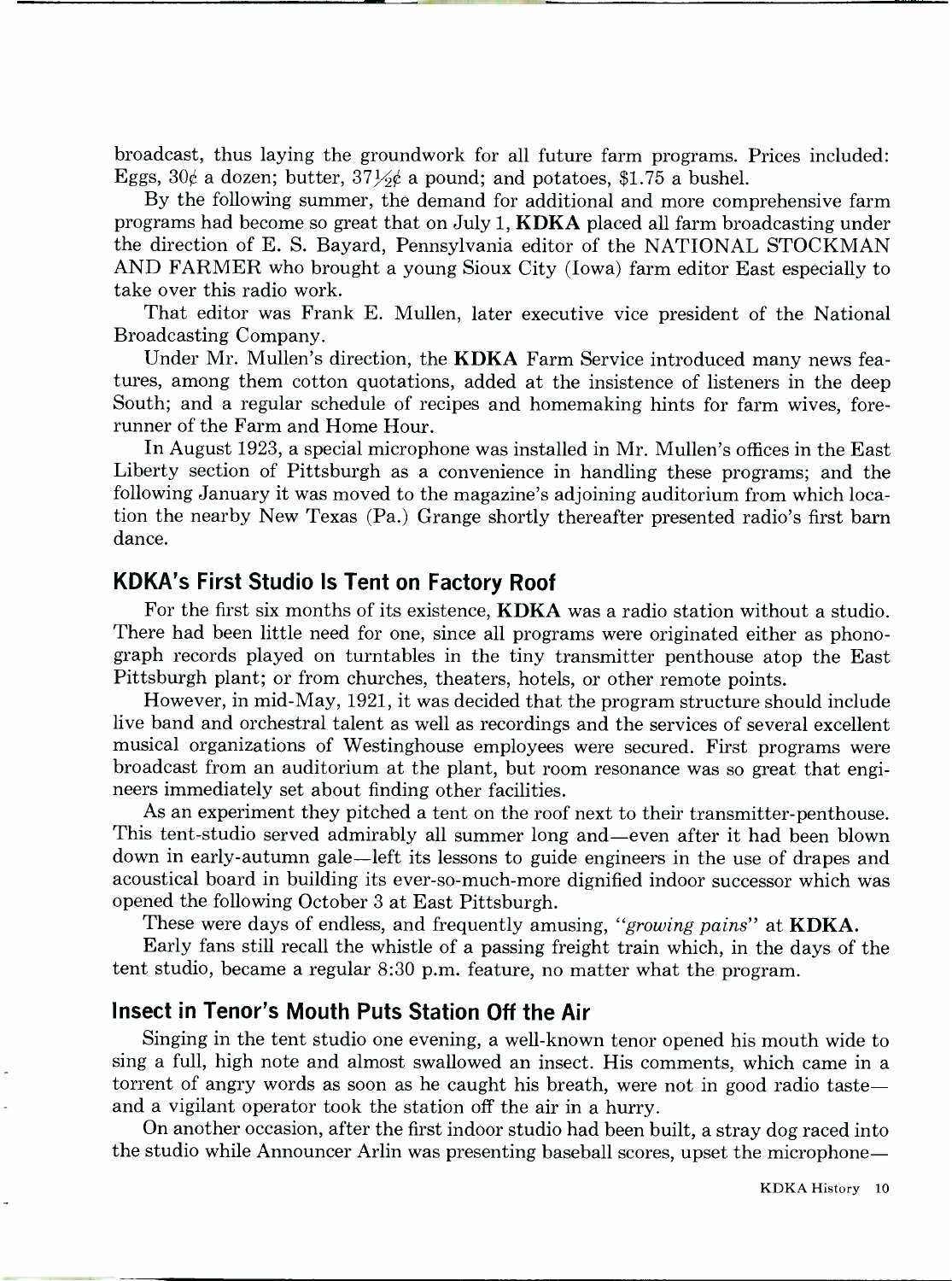scrambling scores, notes and announcer—then added his excited barks to the pandemonium.

The radio debut of Economist Roger Babson was another memorable occasion for Mr. Arlin. At great pains to reassure his guest, somewhat nervous at his first venture on the air, Mr. Arlin learned, after five minutes of Mr. Babson's speech, that the transmitter was not operating, and the entire program had to be repeated.

Testing some of KDKA's earliest short wave equipment for remote pickup, Engineer Little had the embarrassing experience of breaking into the Lord's Prayer during a broadcast from Pittsburgh's Point Breeze Presbyterian Church with a monotonous "one, two, three ... testing." Both regular wire and short wave link pickups had been installed and someone, inadvertently, opened Mr. Little's short wave "mike" while services were being broadcast via the wire pickup.

A broken wire at a tense moment in the memorable Dempsey -Firpo fight and an announcer's zeal to keep the station on the air combined to produce another pioneering chuckle.

The break came just as the excited ringside announcer was shouting "*Firpo lands a* terrific blow knocking the champion  $\ldots$  " -and the standby announcer in the studio, snatching up the first convenient bit of copy, continued almost without interruption "with hogs up two cents a pound  $\ldots$ "

By an unfortunate circumstance he had picked up a market report instead of late news flashes.

#### Heavyweight Championship, World Series

Much of the early history of sports in radio was written by KDKA during the summer and autumn of 1921.

On July 2 KDKA broadcast the four -round World's Heavyweight Boxing Championship between Titleholder Jack Dempsey—who had defeated Jess Willard at Toledo just two years before—and French Challenger Georges Carpentier, blow-by-blow from Boyles' Thirty Acres at Jersey City.

In early August KDKA broadcast play -by -play detail of Davis Cup Tennis Matches in which the Australian team defeated British netmen at Pittsburgh's Allegheny Country Club in suburban Sewickley.

Baseball's first play -by -play radio coverage came August 5 when Announcer Arlin described the Pittsburgh Pirates' 8-5 victory over the Philadelphia Phils from Forbes Field.

The 1921 World Series was an all New York affair with the Giants meeting the Yankees at the Polo Grounds. The opener came Oct. 5 and KDKA, with a direct wire to Pittsburgh, broadcast play -by -play detail by Grantland Rice. The Giants lost the opener <sup>3</sup>-0, but came on to take the series five games to three.

Luminaries in the Giant lineup included: Pitcher Art Nehf; "Fordham Frankie" Frisch; "Long George" Kelly; and Emil Meusel, whose brother, Bob, played right field for the Yankees.

Other Yankee celebrities included: Babe Ruth; Waite Hoyt; Bob Shawkey, and Carl Mays, who won the opener.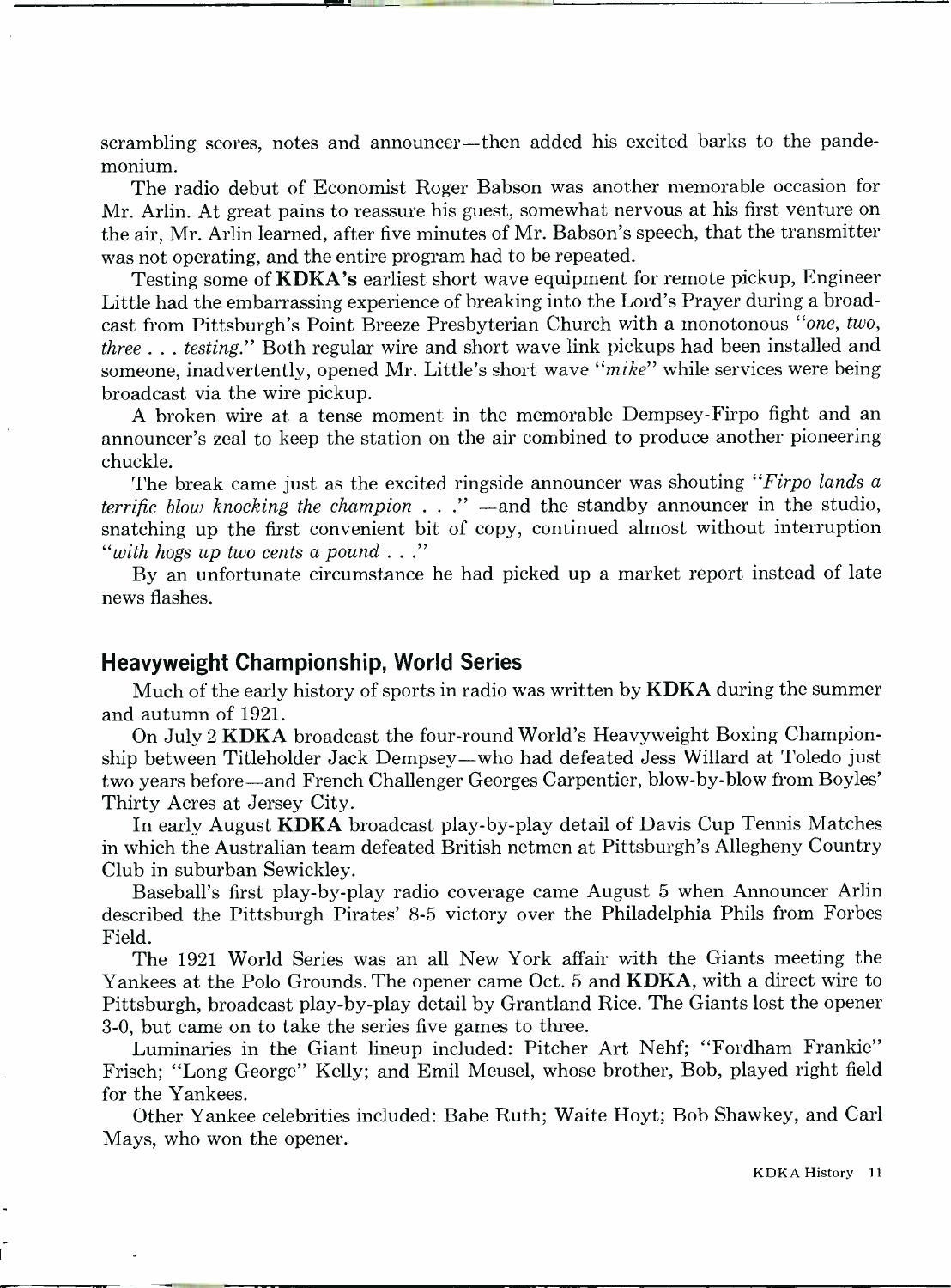To Pitt and West Virginia goes the honor of sharing radio's first play -by -play football. The occasion was Pitt's 21-13 victory over West Virginia Oct. 8, 1921, and it was another first for Announcer Arlin.

# Non -partisan Radio Policy Established

 $\ddot{ }$ 

First political broadcast came in September 1921 when KDKA-recognizing the powerful influence of broadcasting in shaping popular opinion—made time available, without charge, on consecutive evenings so that aspirants for nomination as their respective party's candidate for Mayor of Pittsburgh might state their views for listeners.

William A. Magee, Republican, spoke Monday, Sept. 12; Joseph A. Mackrell, Republican, spoke Sept. 13; and William N. McNair, Democrat, spoke Sept. 14. In establishing this equal availability of air time for all candidates KDKA pioneered the non-partisan radio attitude now demanded of all stations by ironclad rule of the Federal Communications Commission. Under present rules, time may be either free or paid, but the policy must be identical for all candidates.

Radio's first news room was established Sept. 20, 1921, when **KDKA** installed regular remote pickup facilities at the old Pittsburgh POST.

First Catholic radio services were presented from **KDKA** November 28, 1921, by the late Rev. Thomas F. Coakley from Old St. Patrick's Church, 17th Street and Liberty Avenue, Pittsburgh. Father Coakley recalled how listeners, noting that the collection was omitted from the radio service, sent their contributions by mail.

Other history-making events in the early days of **KDKA** included:

The first radio address by William Jennings Bryan, "The Great Commoner," from the Point Breeze Presbyterian Church, March 12, 1922.

Organization of the KDKA Little Symphony—the first musical group in the world established exclusively for radio broadcasting-by Victor Saudek, December 4, 1922.

#### Lowell Thomas Radio Bow from KDKA

First radio appearance of Lowell Thomas was March 30, 1925, when he discussed "Man's First Flight Around the World."

Another top -flight radio personality who made his debut with Westinghouse, although not at KDKA, was Milton Cross. Employed in the Westinghouse Newark Plant when WJZ was established, he was encouraged to try announcing and shortly became one of radio's best-known figures.

With broadcasting well on its way, Dr. Conrad in late 1920, turned his attention once again to his amateur station at Wilkinsburg. Like all amateurs, his 8XK operated in the short wave band, which was considered of little value and thus became the limbo to which amateurs were consigned.

However, Dr. Conrad did not share this contempt for short waves since, as he pointed out later, "some experiences in picking up distant stations on a harmonic of the operating wave cast doubt on the generally accepted theories that the range of short waves was definitely limited."

With this conviction he began experiments in the spring of 1921, exchanging messages on wavelengths below 100 meters with two amateur friends, J. C. Ramsey and R. D. Decker, both of Boston, and with a station at the Massachusetts Institute of Technology.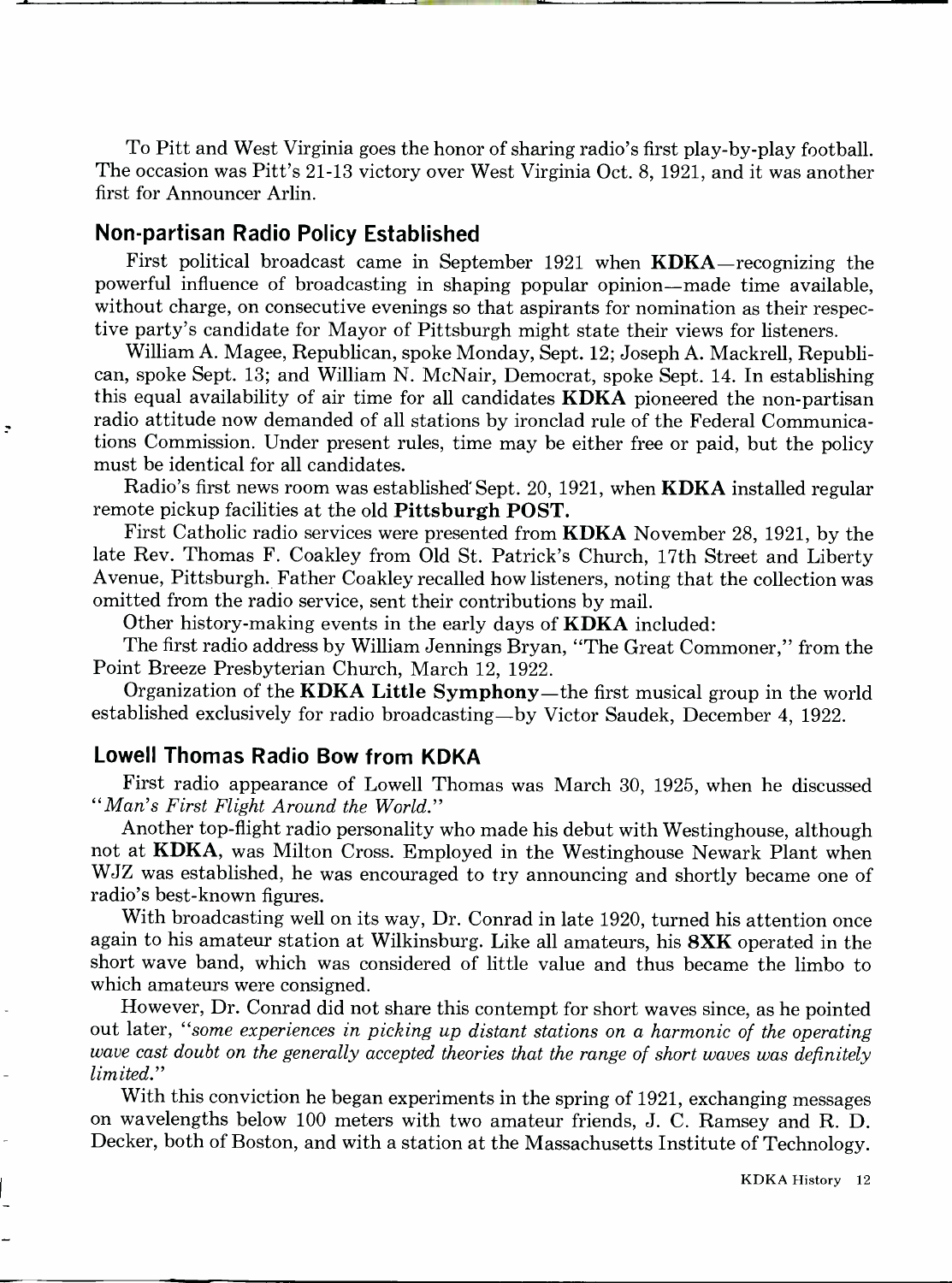# "Skip Distance" Behavior Studied

Out of these experiments came a better understanding of the confusing "skip distance" behavior of short waves—the phenomenon which had led many radio experts to the erroneous conclusion that this portion of the spectrum was useless. Tests revealed that short waves reflected by the Heaviside layer and other ionized strata of the earth's rarefied outer atmosphere bounce back and forth between these layers and the earth—like a stone skipping on a pond—and can be received only in those places where they strike the earth's surface.

With this improved understanding the short wave band soon became a favorite realm of radio research and, as a result, these once-despised frequencies—and others not then known—now have become the most useful in the entire electro-magnetic spectrum. Without them there would be: no radar; no static -free FM radio; no television; no low -power long-distance communications; and no practical high frequency heating of non-metallic substances for industry.

Active in this development since its earliest days, Westinghouse, August 1922, established its first short wave transmitter on the East Pittsburgh factory rooftop adjoining KDKA; and this station, licensed 8XS, carried many of KDKA's regular programs during tests.

Eager to conduct tests at greater distances and to explore possibilities of receiving and retransmitting the same program by short wave, Westinghouse engineers established a second short wave transmitter March 4, 1923, at the Cleveland (O.) Works. This was KDPM, radio's first "repeater" station, and as such, a trailblazer in the basic principle of radio link transmission.

Another major Westinghouse contribution came the same year.

#### All- electronic Television Born at Westinghouse

All previous television had employed mechanical scanning to break pictures into component lines—a requirement for radio transmission—and physical limitations of the mechanical process were retarding television development when in 1923, Dr. Vladimir K. Zworykin, a Russian-born scientist then employed in the Westinghouse Research Laboratories, applied for a patent on an electronic -beam television pickup. This system eliminated mechanical scanning, making pickup an all-electronic operation and led, after extensive development, to the iconoscope.

Six years later, in 1929, Dr. Zworykin demonstrated the kinescope which eliminated mechanical scanning from receiving as well, thus providing the first all-electronic television system- invented, developed, and demonstrated at Westinghouse. Today the iconoscope and kinescope—both adaptations of the cathode ray tube—are standard television equipment.

# "Repeater Station" Opened in Nebraska-Heard in England

In July 1923, 8XS began regular short wave broadcasts of KDKA programs several hours each evening, and the following month reception was reported in England. When this reception continued in good quality the British Broadcasting Corporation arranged to rebroadcast special greetings from  $KDKA$  to Great Britain the following New Year's Eve.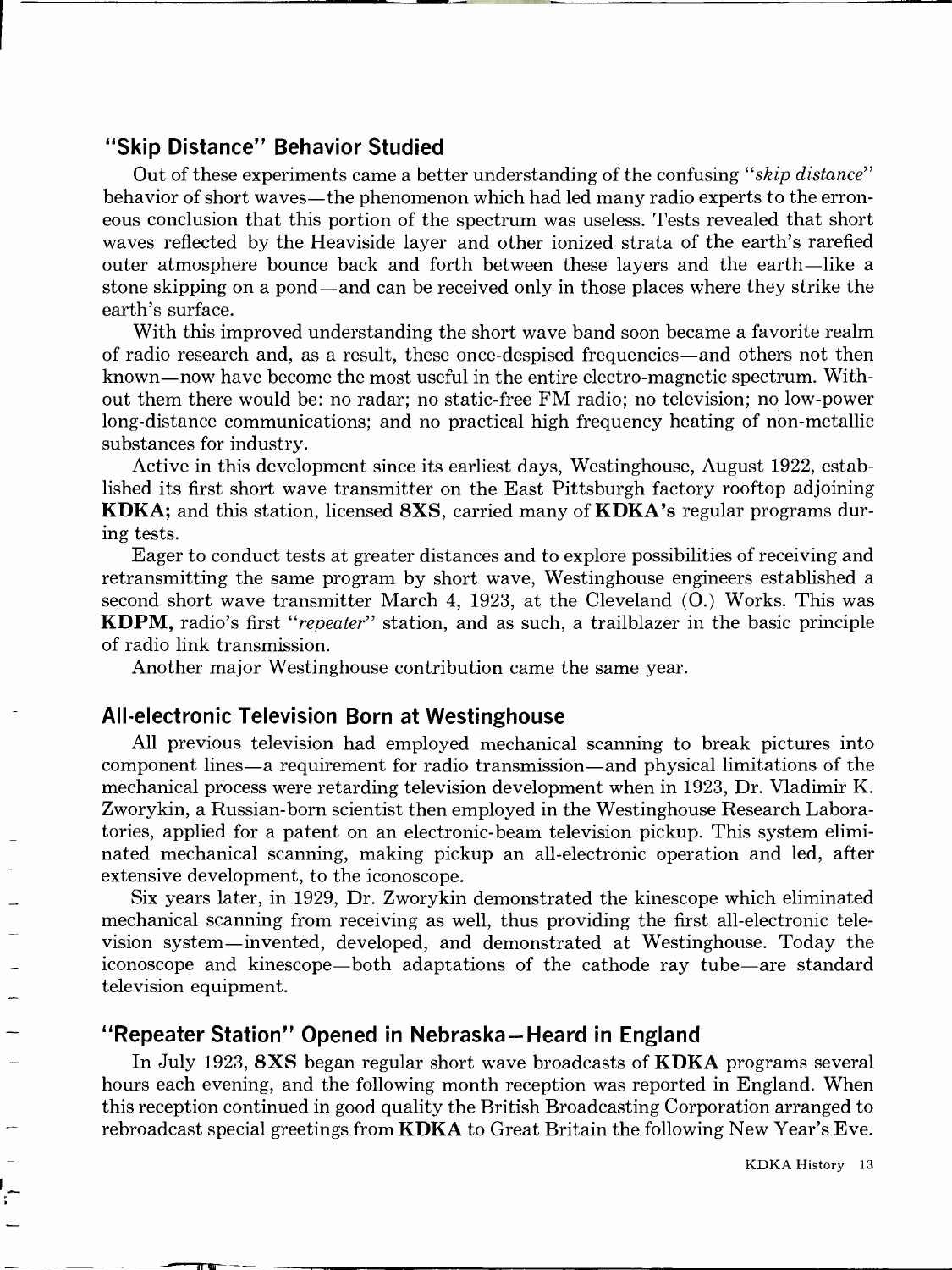On November 22, 1923—the earlier KDPM "repeater" tests having proved the feasibility of radio relay operation-a third Westinghouse short wave transmitter was placed in service. It was KFKX at Hastings, Neb., especially designed as a "repeater station" to receive and rebroadcast short wave programs from KDKA. Purpose of the installation was to increase KDKA program coverage. The Hastings location was chosen because it is near the geographical center of the country, and as a result of the experiment millions of new listeners throughout North and South America—many of them living on remote farms and ranches-joined KDKA's already sizable audience.

January 17, 1924, saw radio put to a new and dramatic use.

A Hudson Bay Company trapper, then marooned in the Far North, knew that his wife was undergoing a serious emergency operation; however, he had no way of knowing the outcome until his return to civilization after the spring thaws. Friends, recalling that the party had several radio receivers, asked KDKA to broadcast news of the wife's recovery.

#### Far North Service Born

Farm Editor Mullen included this personal message on his program several times and was rewarded the following April with a message of thanks from the grateful trapper who had heard the broadcast without difficulty.

During the following summer the Canadian government sought the cooperation of KDKA in maintaining radio contact with the exploring ship ARCTIC during its annual summer cruise conducting government investigations and taking supplies to outposts. These tests, too, were most successful, and the ship was in constant touch with headquarters for the first time in the history of the service.

It was these demonstrations of radio's great value to persons in inaccessible locations which led, shortly thereafter, to inauguration of the famed KDKA Far North Servicefor years the one personal connection with civilization for hundreds of missionaries, traders, Royal Canadian Northwest Mounted Policemen, and other isolated dwellers at the top of the world.

Although 8XS short wave was being heard regularly throughout the United States and in Canada, South America, Great Britain, and most of Europe, many radio engineers remained skeptical of its worth. Thus, when representatives of several associated radio companies met in London in 1924 to consider a radio link between Europe and South America, attention was focused on ultra-long wave transmission—at an estimated cost of \$4,000,000.

## Curtain Rod Antenna Saves Millions

Included in the American delegation was Dr. Conrad, who had arranged with his friends at 8XS to broadcast news from home, and who had taken along a small short wave receiver to hear these broadcasts.

After sitting through meeting after meeting in which only long wave transmission was discussed—but unwilling to project himself into the debate, since his role was primarily that of an observer—Dr. Conrad finally set up a demonstration of short wave to catch the attention of other delegates.

Arranging with his  $8XS$  colleagues to transmit a certain day's news via short wavebut by telegraph code rather than by voice, as was their custom ---Dr. Conrad invited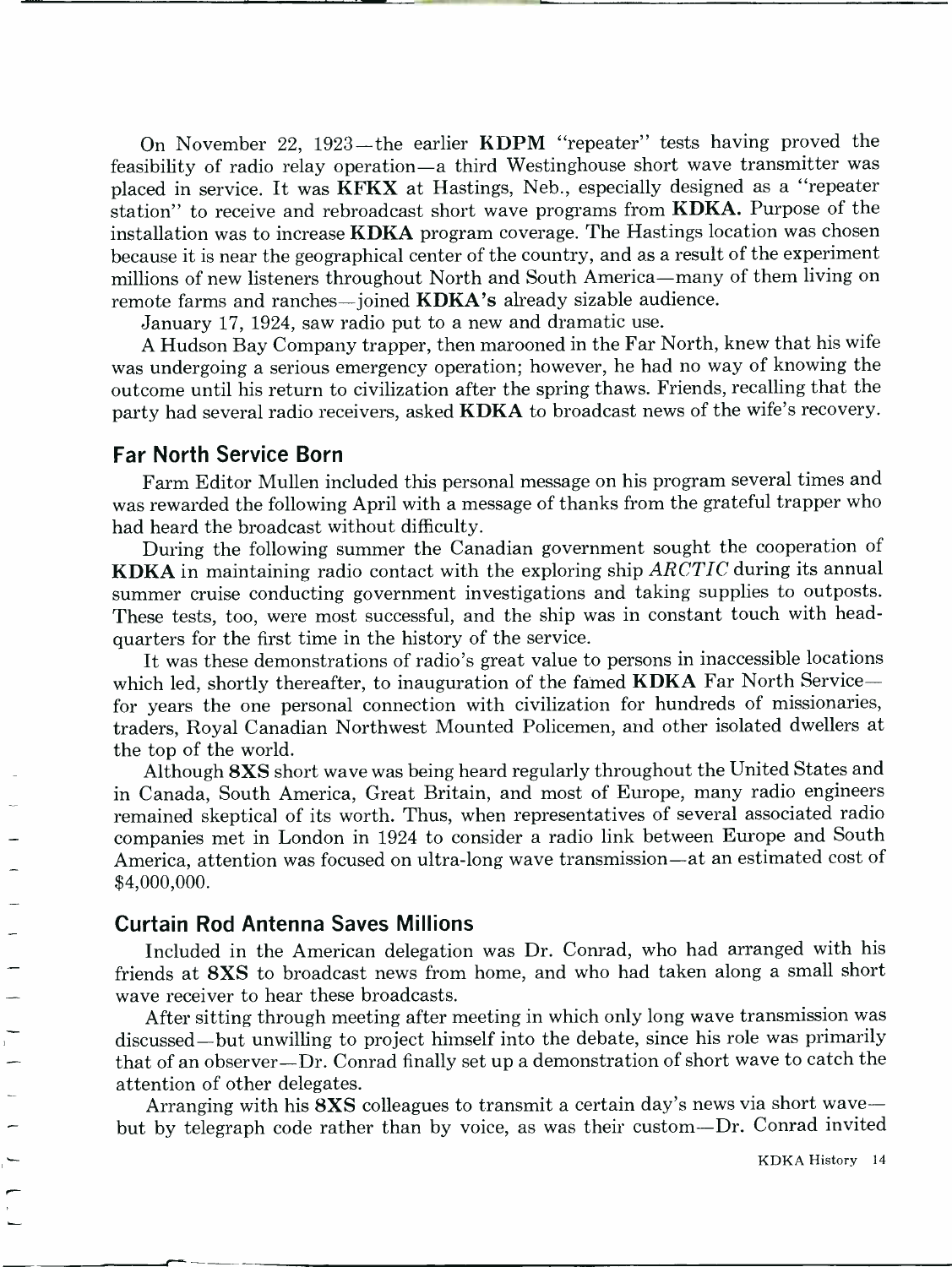several delegates, among them a former ship's wireless operator, to his hotel room; and with only the curtain rod for an antenna, asked the operator to copy news from Pittsburgh.

Thoroughly impressed by the demonstration, the operator -delegate recited his experience before the meeting the following day and as a result the Europe -to -South America radio link was by short wave-and at a saving of three and a half million dollars.

# International Station "In Uniform"

In mid-summer 1924, Dr. Conrad transferred his **8XK** license—direct forebearer of KDKA-to Westinghouse; and the Company relinquished the 8XS license under which it had been conducting its short wave research.

In January 1930 another short wave station was added  $-W1XAZ$  at Springfield, Mass.

After a sequence of changing call letters and transmitter locations, SXK and W1XAZ eventually were merged, January 1, 1921, as WBOS at Boston. This powerful transmitter, which served both Europe and South America, carried 12 hours of specialized programs each day before World War II with 13 specially trained announcers broadcasting in English, French, Spanish, and Portugese. During the War it was a key station in the far - flung Psychological Warfare Service of the Office of War Information.

# The RA and the DA Become the RC

 $\mathbf{L}$ 

World War I had done much to stir interest in radio and with removal of the wartime ban on amateurs late in 1919 Westinghouse turned to development of equipment to meet the growing demands of these "hams"—old and new. Work progressed through 1920 and late in the year two receiver units, combinations for either code or voice, were ready.

They were the RA tuner to pick up carrier waves at from 200 to 600 meters (500 to 1500 kilocycles) later, and still, the heart of the broadcast band; and the DA detectoramplifier to convert these signals for listening. Available shortly after KDKA presented its epic inaugural broadcast these equipments were much in demand and shortly thereafter they were combined as the Westinghouse RC regenerative receiver.

These units sold for \$65 each or \$125 in combination and a special adapter was available so that the horn of any convenient phonograph might be used as a loudspeaker. In addition, self- contained loudspeakers using the same adapter on the coiled brass horn section of the early rubber-bulb type automobile horn, were available for an extra \$15.

The RC receiver went into production in February 1921, and remained a prime favorite with early radio fans for more than two years.

#### First Popular- priced Home Receivers Built in 1921

From its earliest days, however, Westinghouse officials regarded broadcasting as a public service and, as such, one which should be made available to the widest possible audience. This meant a serviceable popular- priced receiver and thus it was that while the KDKA staff was busy with its trailblazing, other Westinghouse engineers were designing a radio receiving set for homes—a set simple enough for the non-technical fan to operate, and inexpensive enough to be afforded in every household.

This new model was ready in June 1921.

It was the Aeriola, Jr. -first popular-priced home radio receiver - a tiny crystal set,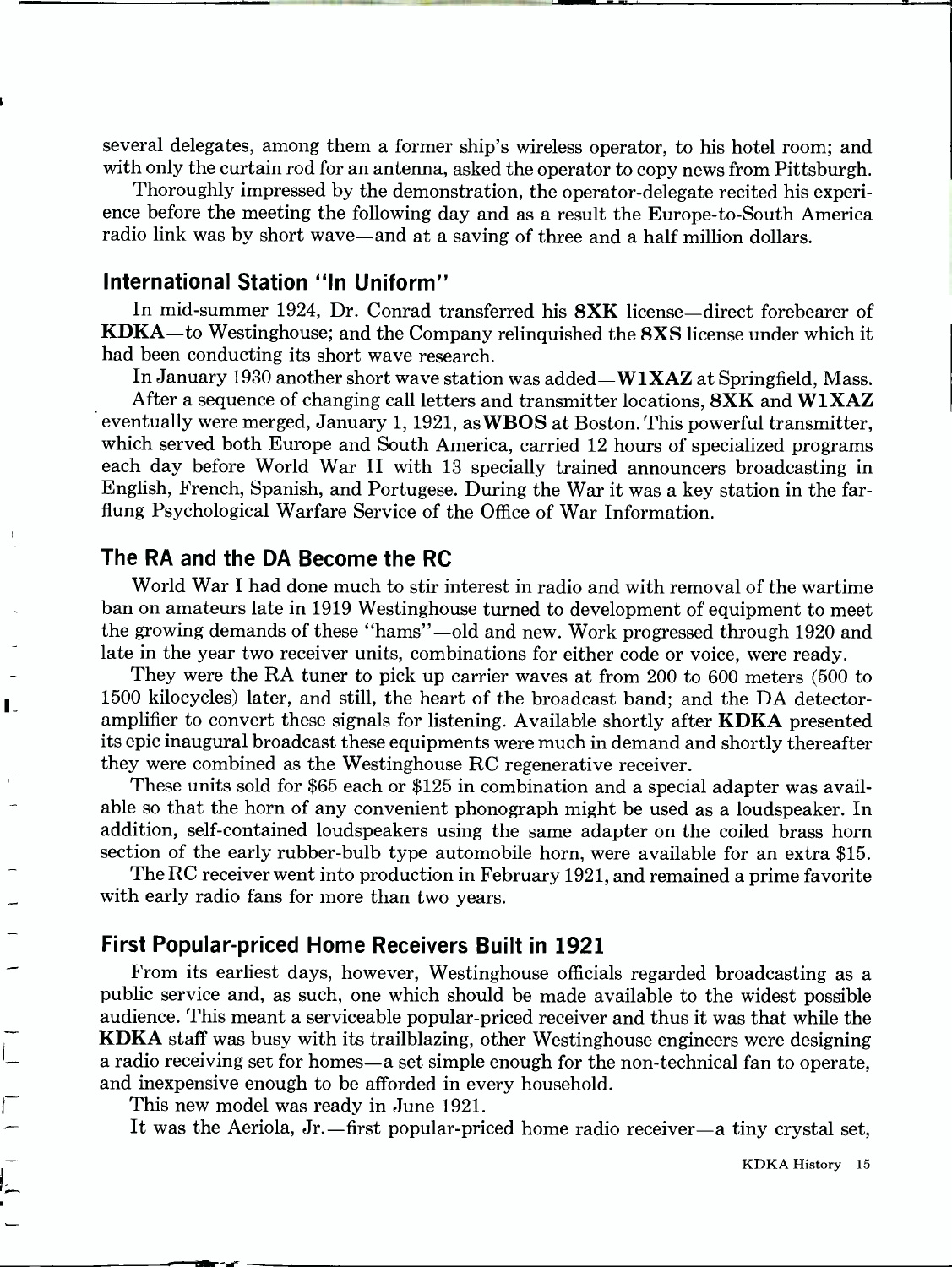six -by- six -by -seven inches in size. It employed earphones, had a range of from 12 to 15 miles, and sold for \$25.

With this first model launched, engineers turned at once to refinements and by December, two new and improved models were ready—Aeriola, Sr., first home radio receiver to use a vacuum tube; and Aeriola Grand, first self - contained home radio receiver.

Aeriola, Sr., was of about the same size and appearance as its predecessor. It used dry batteries and one vacuum tube and sold for \$60.

Aeriola Grand represented a greater advance. This was a tablecabinet model 12 by 15 by 16 inches, with a built-in loudspeaker and several vacuum tubes. It was with this model, which sold for \$175, that radio receivers first began to take on the familiar appearance of today's sets.

Greatest single Westinghouse contribution to radio receivers, however, came two years later with the introduction of the thermionic vacuum tube with indirectly heated cathode. This is the tube which eliminated batteries and made possible radio reception using ordinary house current. It is a fundamental principle of all modern radio.

# FM Patents Granted in 20's

As early as 1920 Westinghouse was employing frequency modulation in telegraphic communications. This principle, today's familiar FM, was pioneered by Dr. Conrad and C. J. Burnside, a former manager of the Westinghouse Electronics Division now an electronics consultant, and Westinghouse was granted more than 20 FM patents between 1920 and 1928.

Although introduction of broadcasting was a rather simple matter, the preliminaries were far from simple.

Two things, more than any others, are responsible for broadcasting—first, better understanding of the vacuum tube and its uses; and second, realization that radio is a universal service.

Dr. Conrad and his co- worker, Engineer Little, discovered latent possibilities of the vacuum tube while working on World War I Radio contracts undertaken by Westinghouse for the United States and British governments; but it was not until the Joseph Horne Co. advertised "amateur wireless sets" to hear Dr. Conrad's early "ham" programs, that radio's universality was recognized.

At the site of Dr. Conrad's former home in Wilkinsburg, a plaque was dedicated on November 2, 1957, the 37th anniversary of that first broadcast.

It reads:

#### BIRTHPLACE OF RADIO BROADCASTING

Here radio broadcasting was born. At this location, Dr. Frank Conrad, Westinghouse Engineer and Scientist, conducted experimental broadcasts which led to the establishment of KDKA and modern radio broadcasting, and to the world's first scheduled Broadcast, November 2, 1920.

> Dr. Frank Conrad 1874 -1941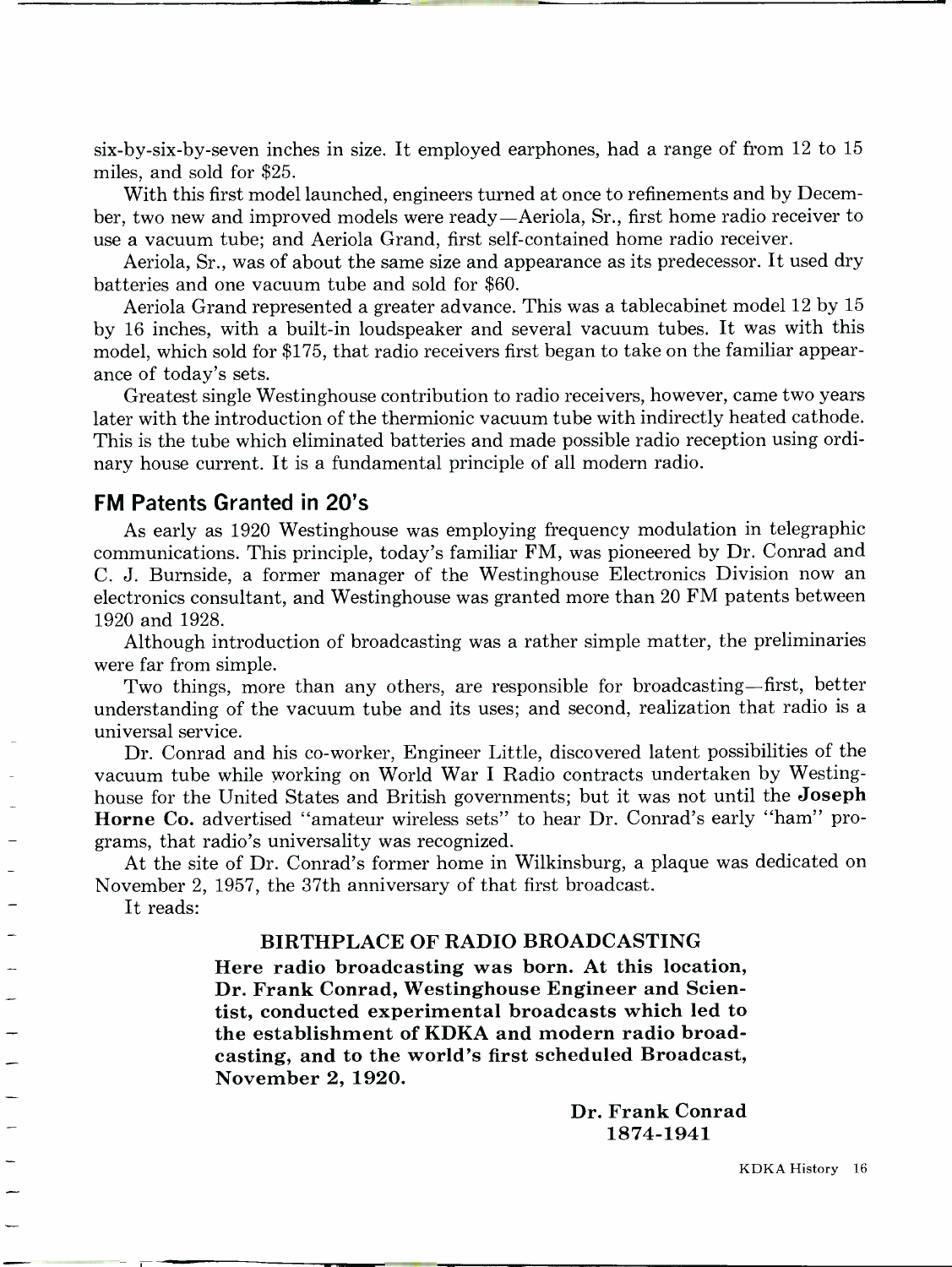# The Station

KDKA Radio is a Group W, Westinghouse Broadcasting Company, Inc. station. It is a 50,000 watt clear channel station located at 1020 on the dial and operates 24 hours a day.

Other Group W stations are: WBZ and WBZ-TV, Boston; WJZ-TV, Baltimore; KDKA -TV, Pittsburgh; KYW and KYW -TV, Philadelphia; WOWO, Fort Wayne, Ind.; WIND, Chicago; KPIX, San Francisco; WINS, New York; and KFWB, Los Angeles.

Donald H. McGannon is Chairman of the Board and President of Westinghouse Broadcasting Co., Inc. Marvin L. Shapiro is President of Westinghouse Broadcasting Station Group. Edward Wallis is Group W Area Vice President for Pittsburgh. A. B. Hartman is General Manager of KDKA Radio.

KDKA -FM (92.9 megacycles) operates seven days a week from 6 AM until Midnight. KDKA -AM and FM are simulcast from 6 AM until noon.